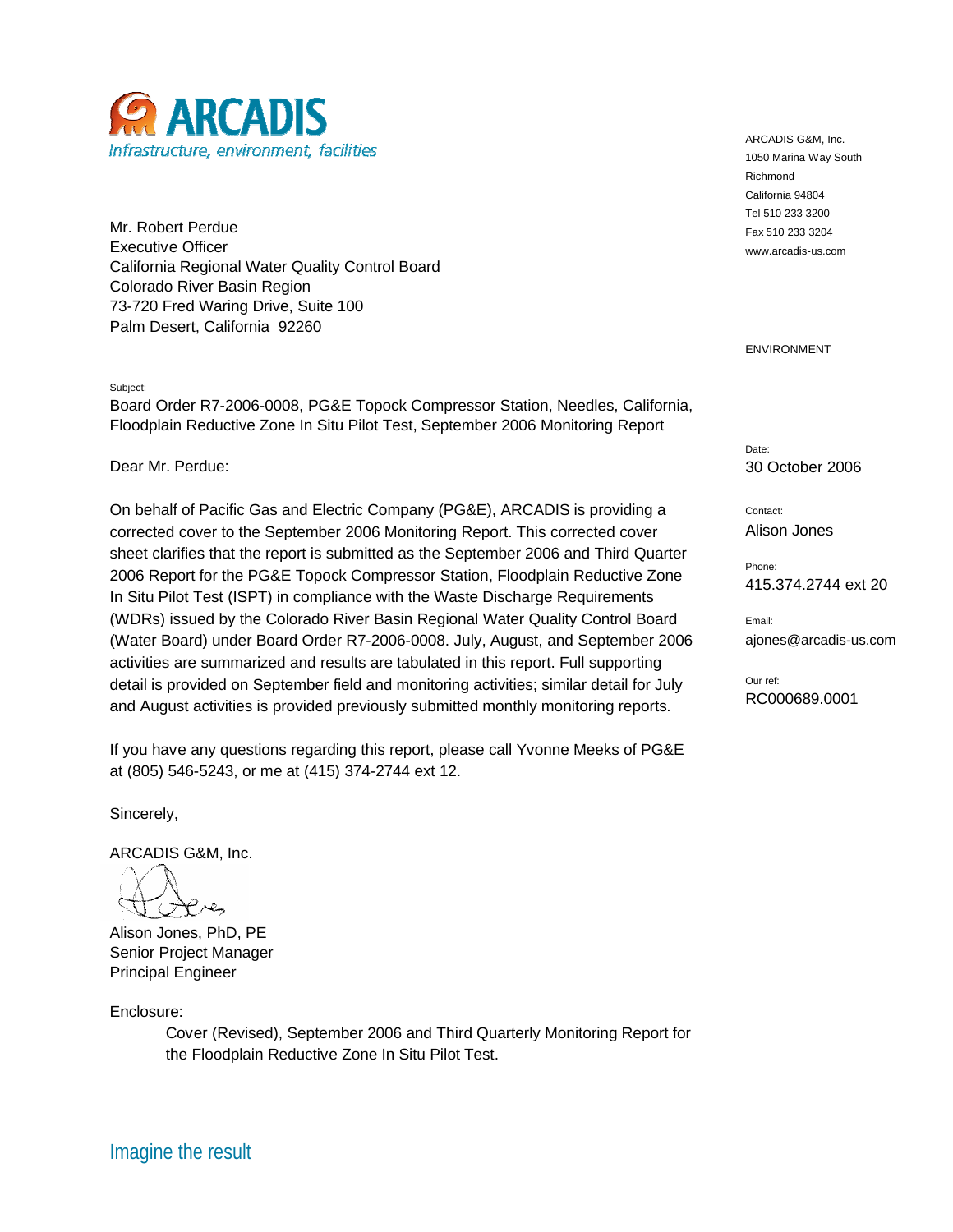## **ARCADIS**

Mr. Robert Perdue 30 October 2006

Copies:

Mr. Jose Cortez, Water Board Ms. Liann Chavez, Water Board Mr. Tom Vandenberg, Water Board Mr. Christopher Guerre, DTSC (2 copies)